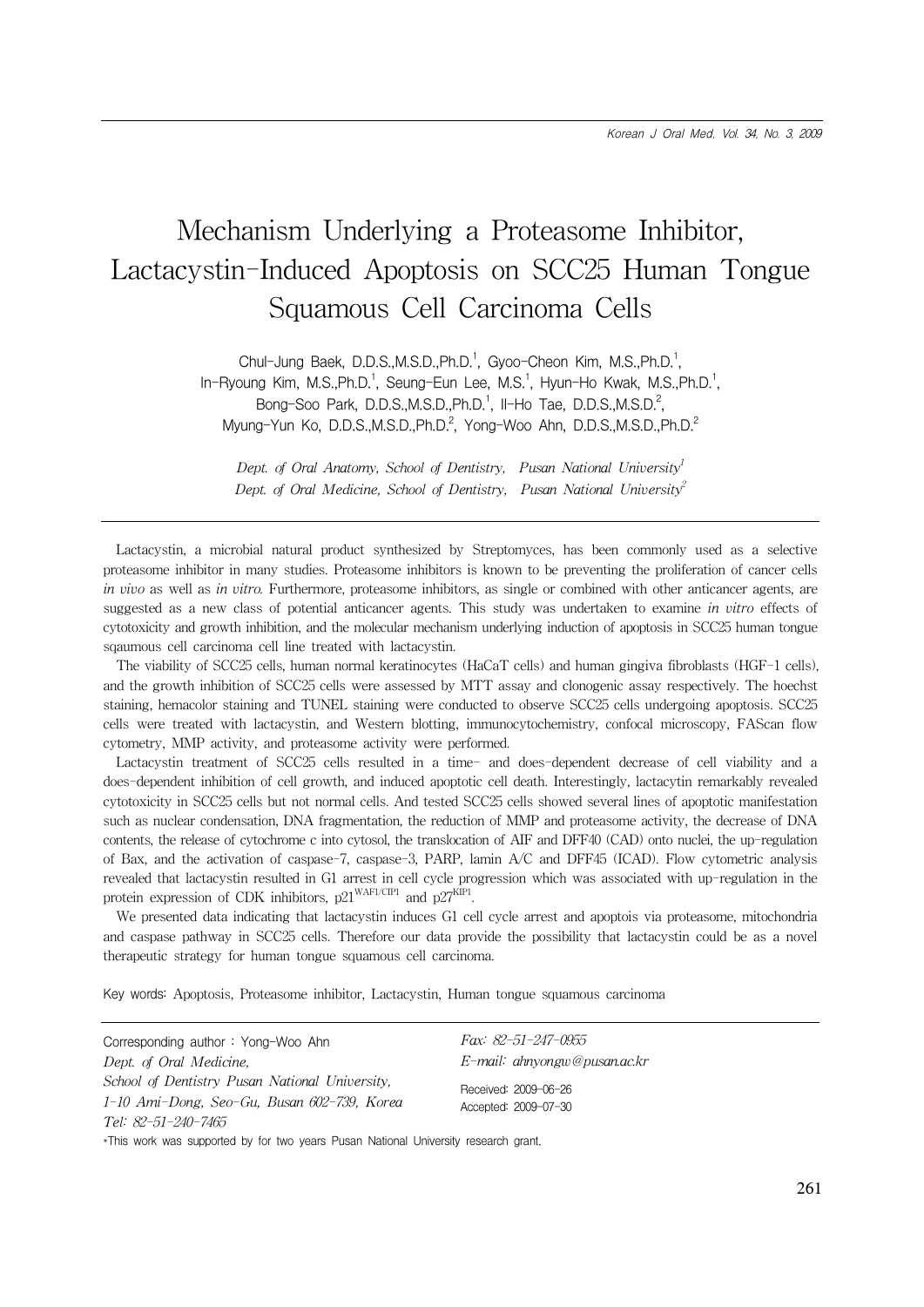## I. INTRODUCTION

Apoptosis is implicated in a wide range of pathological conditions, including immunological diseases, allergy and cancer.<sup>1,2)</sup> During apoptosis, cells undergo specific morphological and biochemical changes, including cell shrinkage, chromatin condensation, and internucleosomal cleavage of genomic DNA.3) Multiple lines of evidence indicate that apoptosis can be triggered by the activation of caspase.<sup>4)</sup> In addition, mitochondria are known as to central death regulators in response to several apoptotic stimuli.<sup>5)</sup> In addition, the proteasome pathway is mostly known to work at the upstream of mitochondrial alterations and caspase activation.<sup>6)</sup>

The ubiquitin-proteasome system, which is a fundamental nonlysosomal machinery for degradation of short-lived proteins in the cells, has been known to be involved in apoptosis.<sup>7-10)</sup> On the other hand, the ubiquitin-proteasome system has been empathized as an attractive target in proliferative disease therapy. $8,11-13$  Recent studies have been demonstrated that the proteasome inhibitors had potential as chemotherapeutic agents for various cancer cells. Most of the proteasome inhibitors exert their chemotherapeutic effects through induction of cell cycle arrest and apoptotic cell death. $14-16$ <sup>2</sup> Therefore, the induction of apoptosis in cancer cells has become an indicator of the antitumor effect. Also, recent studies have focused on the development of target organ to specific apoptosis inducers as novel cancer preventive and therapeutic methods.<sup>17,18)</sup> Although a variety of studies have been demonstrated that proteasome inhibitor induced apoptosis in various cancer cells, studies about a proteasome inhibitor-induced apoptosis on oral squamous cell carcinoma cells are little to date. Moreover, the mechanism of lactacystin-induced cell death in oral squamous cell carcinoma cells is not clearly defined yet.

Carcinoma of the oral cavity, especially oral squamous cell carcinoma (OSCC), is one of the most leading causes of cancer related to death and affects nearly 500,000 patients annually world-wide. And OSCC is one of the most malignant carcinoma that remain incurable with current therapies. $^{19)}$ 

In the present study, we investigated apoptosis of SCC25 human tongue squamous cell carcinoma cell through the treatment of a proteasome inhibitor, lactacystin which has been known to induce apoptosis in various cancer cells. $10$  As will be shown, lactacystin induced apoptosis in SCC25 cells. Importantly, lactacystin-induced apoptosis of SCC25 cell is mediated via proteasome, mitochondria and caspase. Furthermore, lactacystin leads to the inhibition of the cell cycle progression.

## Ⅱ. MATERIALS AND METHODS

## 1. Reagents

The following reagents were obtained commercially: TUNEL reaction mixture was from Boehringer Mannheim (Mannheim, Germany); Suc-LLVY-AMC and lactacystin were from Calbiochem (EMD Biosciences, Germany); 5,5',6,6'-tetrachloro-1,1',3,3-tetraethyl- benzimidazol carbocyanine iodide (JC-1) was from Molecular Probes (Eugene, OR, USA); Dulbecco's modified Eagle's medium (DMEM) and fetal bovine serum (FBS) were from Gibco (Gaithersburg, MD, USA); Dimethyl sulfoxide (DMSO), Hoechst 33342, RNase A, aprotinin, leupeptin, phenylmethylsulfonyl fluoride (PMSF), thiazolyl blue tetrazolium bromide, crystal violet, collagenase and propidium iodide (PI) were from Sigma (St. Louis, MO, USA); SuperSignal West Pico enhanced chemiluminescence Western blotting detection reagent was from Pierce (Rockford, IL, USA).

## 2. Antibodies

Mouse monoclonal anti-human p53 was from BD biosciences (San Diego, CA, USA); rabbit polyclonal anti-human AIF and cytochrome c antibodies were from Upstate (NY, USA); mouse monoclonal anti-human p27KIP1, p21WAF1/CIP1, caspase-3, caspase-7, Bax, Bcl-xL, Lamin A/C, DFF45 (ICAD), poly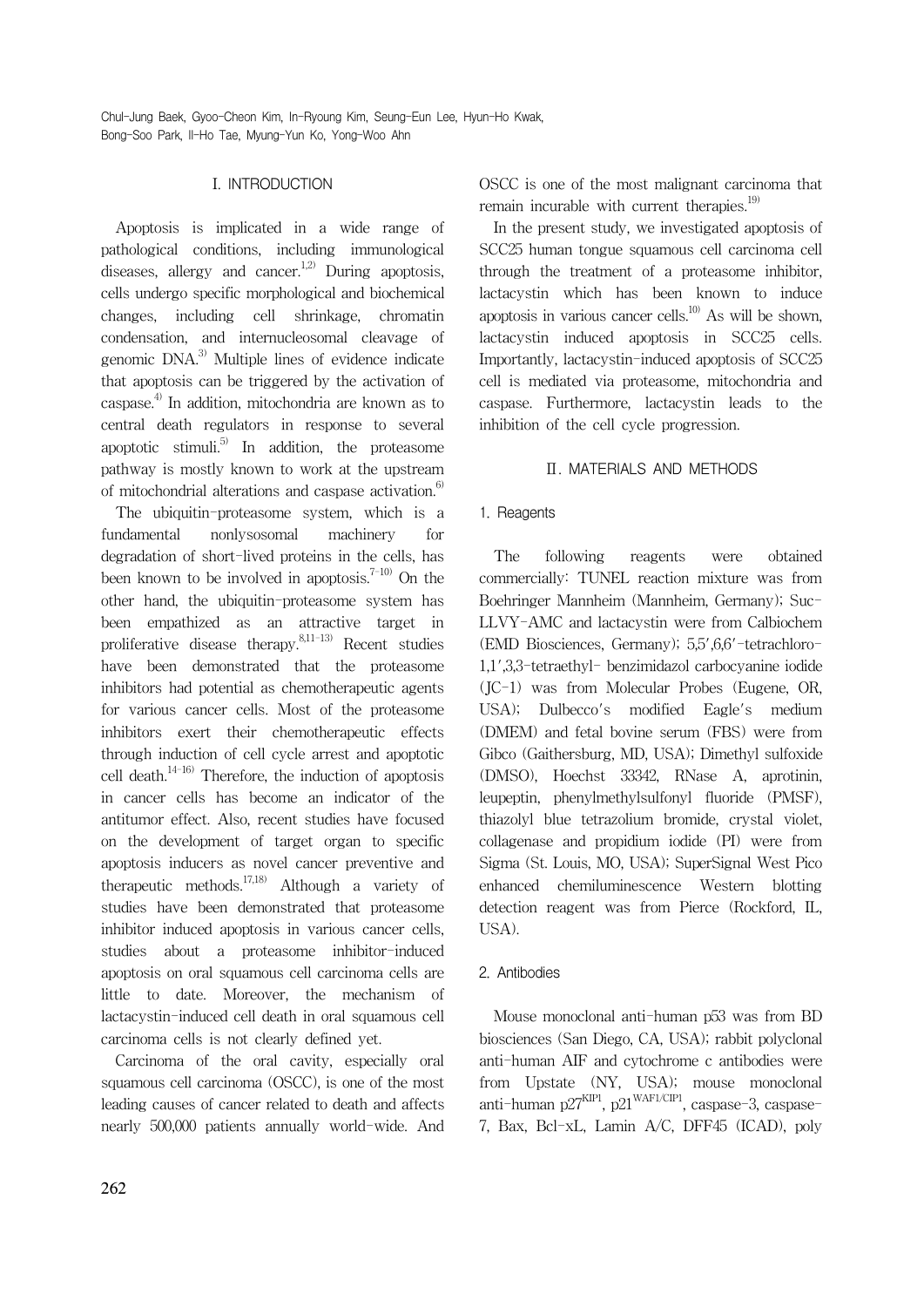(ADP-ribose) polymerase (PARP) antibodies, and rabbit polyclonal anti-human β-actin antibody, and FITC-conjugated goat anti-mouse and anti-rabbit IgGs were from Santa Cruz Biotechnology (Santa Cruz, CA, USA); rabbit polyclonal anti-human DFF40 (CAD) antibody was from Stressgen (San Diego, USA); HRP-conjugated sheep anti-mouse and anti-rabbit IgGs were from Amershan GE Healthcare (Little Chalfont, UK);

#### 3. Cell culture

SCC25 human tonuge squamous cell carcinoma cell line, HaCaT cells human keratinocyte and HGF-1 human gingival fibroblast were purchased from the ATCC (Rockville, MD, USA). These cells were maintained at 37°C with 5%  $CO<sub>2</sub>$  in air atmosphere in Dulbecco's modified Eagle's medium (DMEM) with 4 mM L-glutamine, 1.5 μg/L sodium bicarbonate, 4.5 g/L glucose and 1.0 mM sodium pyruvate supplemented with 10% fetal bovine serum (FBS).

#### 4. In vitro treatment of lactacystin

24 h after SCC25 cells were subcultured, the original medium was removed. The cells were washed with phosphate-buffered saline (PBS) and then incubated in the same fresh medium. Lactacystin from a stock solution was added to the medium to obtain 1, 2.5, 5, 7.5, 10, 12.5, 15 μM concentrations of the drug. Stock solutions of lactacytin (20 mM) made by dissolving the drug in DMSO were kept frozen at -20℃ until use. The concentrations of DMSO, 0.005-0.075%(vol/vol) used in this study, both as a vehicle for lactacystin and as a control, had no effect on SCC25 cells, HaCaT cells and HGF-1 cells proliferation in my preliminary studies.

## 5. Cell viability tests

The viability of the cultured cells was estimated by the MTT method. The cells were cultured in a 96-well plate and incubated for 24 h. The cells treated with various concentrations and time points of lactacystin. And then cells were treated with 500 μg/ml of MTT stock solution. After the cells were incubated at  $37^{\circ}$ C with  $5\%$  CO<sub>2</sub> for 4 h. The medium was aspirated and formed formazan crystals were dissolved in the mixture solution of DMSO and absolute ethanol  $(1 : 1)$ . Cell viability was monitored on a ELISA reader (Sunrise Remote Control, Tecan, Austria) at 570 nm excitatory emission wavelength. Since viability and proliferation assays demonstrated evident induction of SCC25 cell death at 10 μM lactacystin, this concentration was utilized for further assessment of apoptosis.

#### 6. Clonogenic (Colony-forming) assay

Cells were seeded at  $2.5 \times 10^2$  per well (6-well culture plate) and incubated overnight. The cells were treated with lactacystin ranging from 1 to 3 μ M. After treatement, cells were washed and allowed to grow for 7 days. The colonies were then fixed 100% methanol and stained with a filtrated solution of 0.5% (w/v) crystal violet for 10 min. And after washing cells with tap water, they were dried at room temperature. The colonies, defined as groups of  $\geq$  50 cells, were scored manually and photographed under an IMT-2 inverted microscope (Olympus, Japan). Standard value was determined to value of control in 100 percentage. And then, the value of lactacystin treated cells were compared with control. Three independent experiments were conducted.

#### 7. Hemacolor staining

Cell suspensions were loaded into a cytospin chamber and centrifuged at 500 RPM for 2 min. The slides were allowed to air-dry for at least 5 min. Cells were fixed by hemacolor fixative solution. Cells were stained by dipping the slides for 10 sec in hemacolor red reagent, then counter-staind by dipping the slides for 10 sec in hemacolor blue reagent. Slides were rinsed off excess dye and allowed to air-dry. The samples were observed and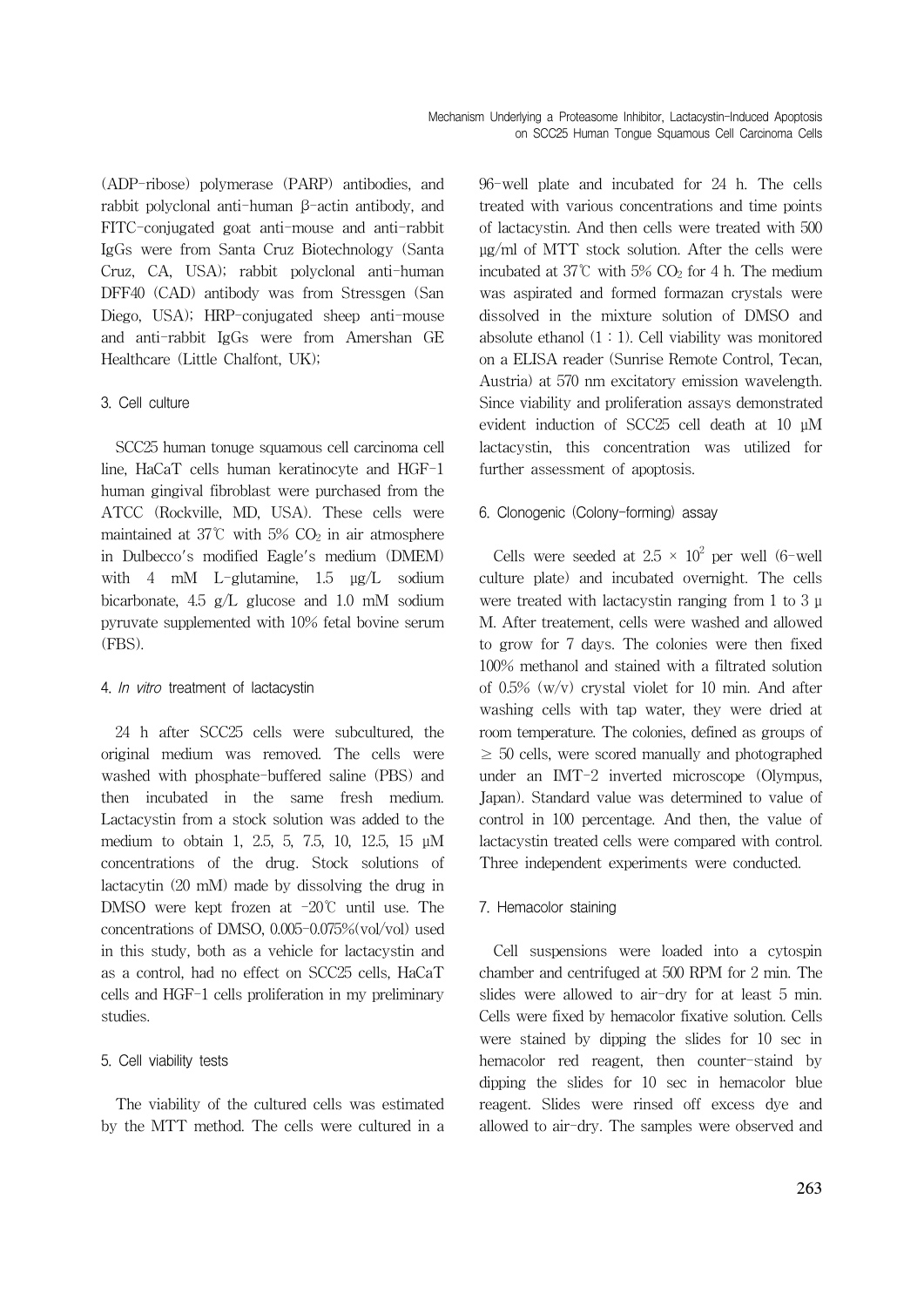photographed under a light microscope (Carl Zeiss, German).

#### 8. Hoechst staining

Hoechst staining method was employed for the identification of apoptosis nuclei. After cells were treated with lactacystin, they were harvested and cytocentrifuged onto a clean fat-free glass slide with a cytocentrifuge. Cells were stained in 4 μg/ml Hoechst 33342 solution for 10 min at 37℃ in the dark and washed twice in PBS. The slides were mounted with glycerol. The samples were observed and photographed under an epifluorescence microscope (Carl Zeiss, German). The number of cells that showed condensed or fragmented nuclei was determined by a blinded observer from a random sampling of  $3 \times 10^2$  cells per slide. Three independent experiments were done.

## 9. TUNEL technique

To identify apoptotic cells by terminal deoxynucleotidyl transferase (TDT) - mediated dUTP nick and labelling (TUNEL), an In Situ Cell Death Detection Kit was used as recommended by the manufacturer. Cells were harvested after treatment of lactacystin on 60 mm dishes. The cell suspension was centrifuged onto a clean fat-free glass slide with a cytocentrifuge. After fixing with 4% paraformaldehyde for 1 h, the slides were washed with PBS and permeabilized with 0.1% Triton X-100 solution for 2 min on ice. Cells were added with reaction mixture for 1 h at 37℃. Total cell number, at least 300 cells from each group, was counted under DIC optics and the percentage of TUNEL positive cells were calculated and photographed under epifluorescence microscope (Carl Zeiss, German).

## 10. Proteasome activity assay

Cells were lysed in proteasome buffer [10 mM Tris-HCl, pH 7.5, 1 mM EDTA, 2 mM ATP, 20% glycerol, and 4 mM dithiothreitol (DTT)], sonicated,

and then centrifuged at 13,000 g at  $4^{\circ}$  for 10 min. The supernatant (20 μg of protein) was incubated with proteasome activity buffer [0.05 M Tris-HCl, pH 8.0, 0.5 mM EDTA, 50 μM Suc-LLVY-AMC] for 1 h 37℃. The fluorescenic intensity of each solution was measured by a modular fluorimetric system (Spex Edison, USA) at 380 nm excitatory and 460 nm emission wavelengths. All readings were standardized using the fluorescenic intensity of an equal volume of free AMC solution (50 μM).

## 11. Western blot analysis

Cells were plated at a density of  $2 \times 10^6$  cells in 100 mm culture dishes. Lactacystin treated cells were washed twice with ice-cold PBS and centrifuged at 2,000 rpm for 10 min. Total protein of cell was lysed with a RIPA buffer [300 mM NaCl, 50 mM Tris-HCl (pH 7.6), 0.5% TritonX-100, 2 mM PMSF, 2 μl/ml aprotinin and 2 μl/ml leupeptin] and incubated at 4°C for 1 h. The lysates were centrifuged at 14,000 rpm for 15 min at 4°C, and sodium dodecyl sulfate (SDS) and sodium deoxycholic acid (0.2% final concentration) were added. Protein concentrations of cell lysates were determined with Bradford protein assay (Bio-Rad, USA) and BSA was used as a protein standard. A sample of 25 μg protein in each well was separated and it were loaded onto 7.5-15% SDS/PAGE. The gels were transferred to PVDF membrane (Amersham Pharmacia Biotech, UK) and reacted with each antibody. Immunostaining with antibodies was performed using SuperSignal West Pico enhanced chemiluminescence substrate and detected with Alpha Imager HP (Alpha Innotech, San Leandro, USA).

## 12. Assay of mitochondrial membrane potential (MMP)

Cells were plated in a standard 6-well plate at a density of  $5 \times 10^5$ /ml. Lactacystin treated cells were incubated for various time points. The cells were harvested and then JC-1 was added directly (1 μM final concentration) and incubated for 15 min at 37°C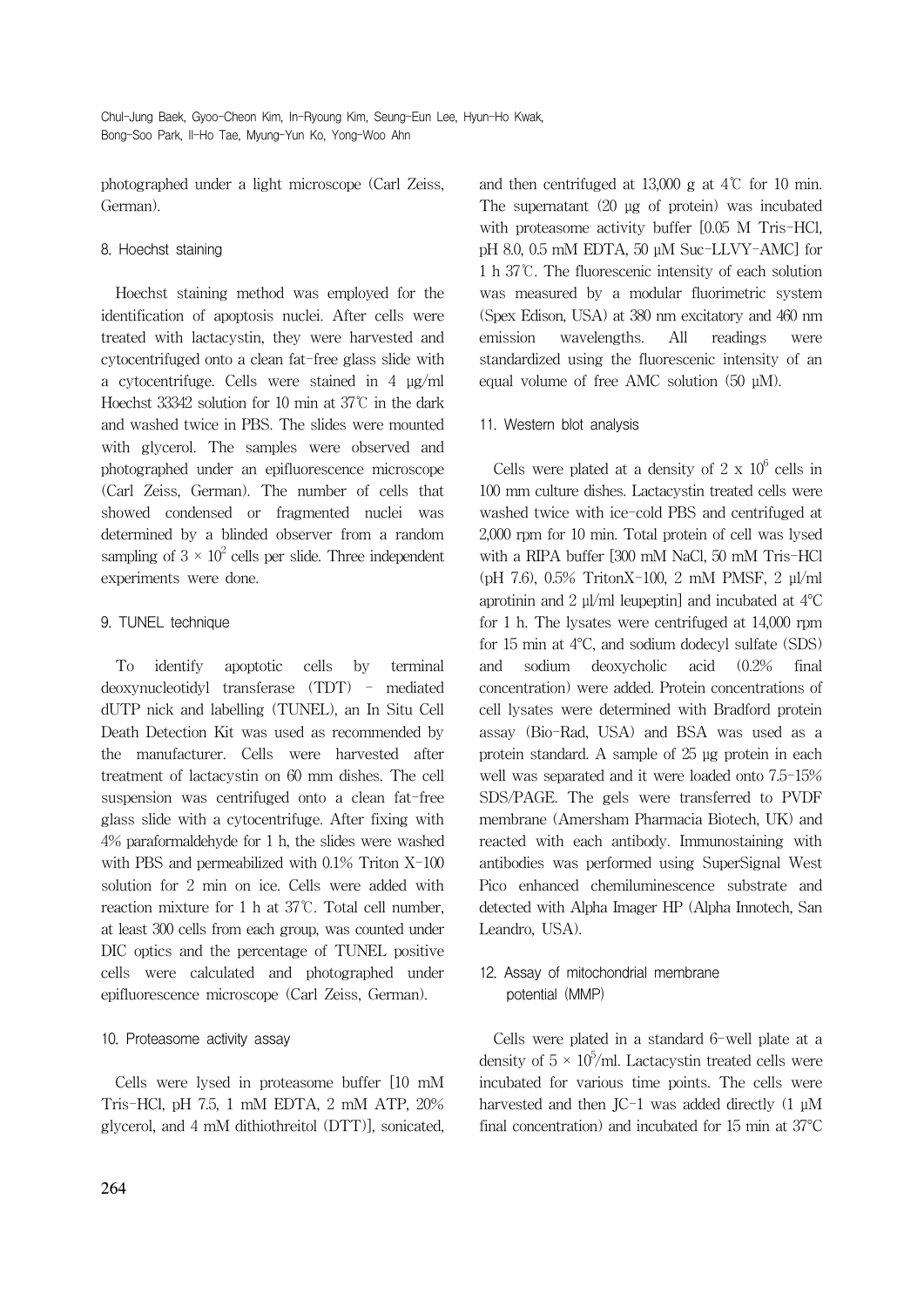in the dark. Flow cytometry to measure MMP ( $\triangle \Psi$ m) was performed on a CYTOMICS FC500 flow cytometry system (Beckman Coulter, USA). The fluorescence emission were collected through a 530/30 band pass filter (FL-1) and through a 585/42 band pass filter (FL-2), both on a log scale. Data were acquired and analyzed using CXP software version 2.2. The analyzer threshold was adjusted on the FSC channel to exclude noise and most of the subcellular debris.

#### 13. Immunofluorescent staining

Cells were placed on slides by cytocentrifuge and fixed for 10 min in 4% paraformaldehyde. After blocking nonspecific binding with 3% bovine serum albumin, the cells were incubated with a primary antibody at a dilution of  $1:100$  for 1 h. After the incubation, the cells were washed 3 times for 5 min, and then incubated with FITC-conjugated secondary antibody at a dilution of  $1:100$  for 1 h at room temperature. Fluorescent images were observed and analyzed under Zeiss LSM 510 laser-scanning confocal microscope (Göettingen, Germany).

#### 14. Flow cytometry analysis

Cells were seeded into a 6-well plate at  $1 \times 10^6$ cells/ml and incubated overnight. Lactacystin treated cells were incubated for various time points. In each time, The harvested cells were washed with PBS containing 1% BSA and centrifuged at 2,000 rpm for 10 min. The cells were resuspended ice-cold 95% ethanol with 0.5% Tween 20 to a final concentration of 70% ethanol. Fixed cells were pelleted, and washed in 1% BSA-PBS solution. They were resuspended in 1 ml PBS containing 20 μg/ml RNase A, incubated at 4℃ for 30 min, washed once with BSA-PBS, and resuspended in PI solution (10 μ g/ml). After cells were incubated at 4℃ for 5 min in the dark, DNA content were measured on a CYTOMICS FC500 flow cytometry system (Beckman Coulter, USA). The data were analyzed using the multicycle software which allowed a

simultaneous estimation of cell-cycle parameters and apoptosis.

#### Ⅲ. RESULTS

### 1. Lactacystin reduced the viability and inhibited the growth in SCC25 cells

The cytotoxic effect of lactacystin was performed to measure the viability of SCC25 cells, HaCaT cells and HGF-1 cells by MTT assay. Lactacystin produced a significant does-dependent decrease in the viability of SCC25 cells over a period of 72 h (Fig. 1). The viability of SCC25 cells treated with lactacystin at 10 μM over a period of 72 h significantly reduced. But the viability of HaCaT cells treated with lactacystin at 10 μM over a period of 72 h remarkably increased. In addition, the viability of HGF-1 cells did not changed (Fig. 2). The half maximal inhibitory concentration  $(IC_{50})$  of CGM was at the 10 μM for 24 h. Therefore this concentration was utilized for further assessment of apoptosis and alternation of the cell cycle.

To investigate whether lactacystin inhibited the growth of SCC25 cells, clonogenic assay was performed. After exposure to low level lactacystin



Fig. 1. MTT assay of SCC25 cells treated with lactacystin. SCC25 cells treated with lactacystin at 1-15 μM for 24 h show the reduction of viability in a dose-dependent manner. Result is expressed as percentage of the control ± SD of three separate experiments.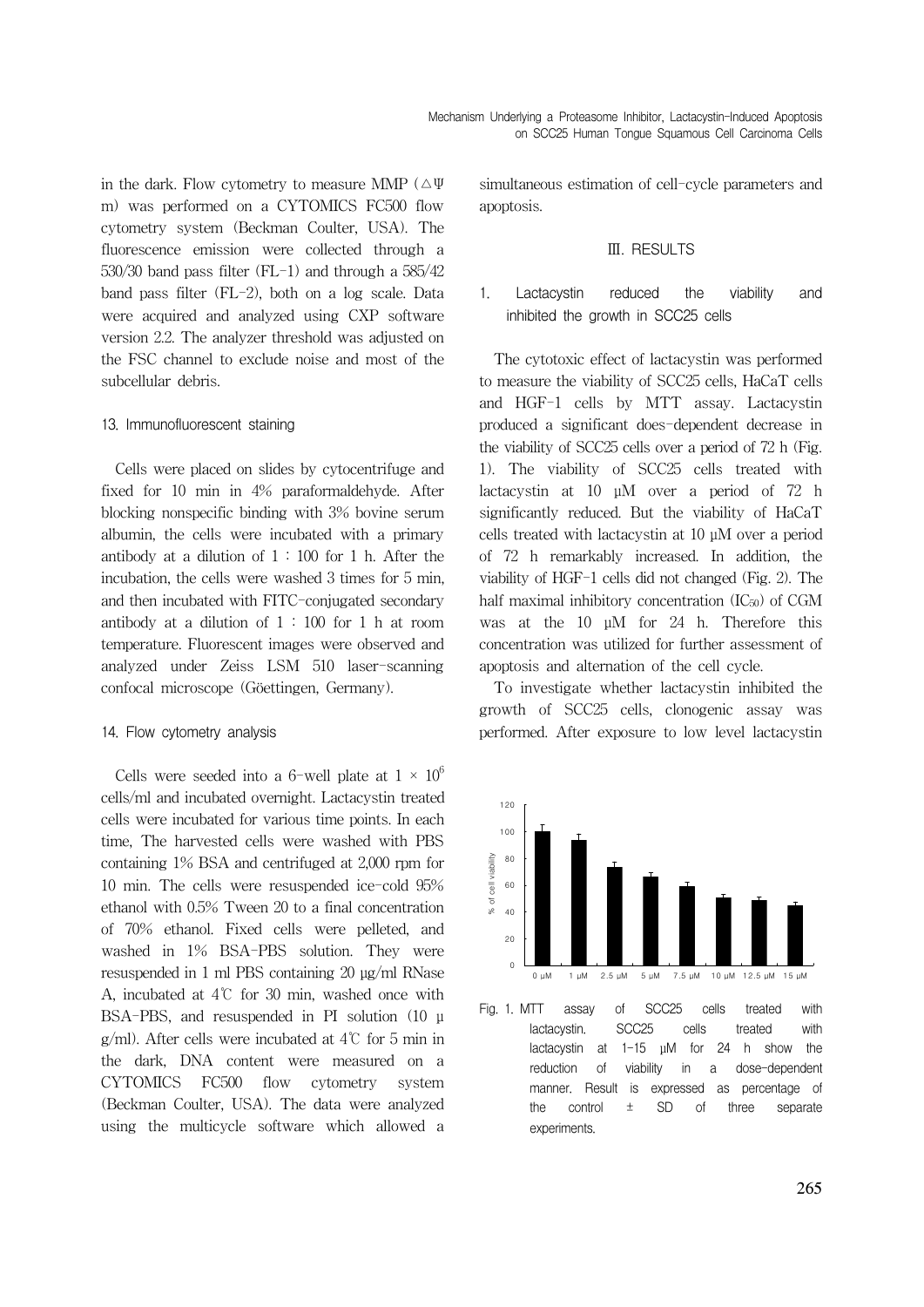

Fig. 2. MTT assay of SCC25 cells, HaCaT cells and HGF-1 cells treated with 10 μM lactacystin at various time points. SCC25 cells show the reduction of viability in a time-dependent manner. But HaCat cells and HGF-1 cells treated with 10 μM lactacystin did not. Result is expressed as percentage of the control  $\pm$ SD of three separate experiments.

concentrations (0 to 3  $\mu$ M) on SCC25 cells for 7 days, the inhibition of colony formation was determined and was shown in Fig. 3. The growth of lactacystin treated group was determined by percentage of control. The values on colony formation were 75.8% (1 μg/ml lactacystin treated cells), 56.5% (1.5 μM

lactacystin treated cells), 35.3% (2 μM lactacystin treated cells), 27.1% (2.5 μM lactacystin treated cells), 14.5% (3 μM lactacystin treated cells).

## 2. Morphological and biochemical changes in lactacystin treated SCC25 cells

SCC<sub>25</sub> cells treated with lactacystin at 10 μM resulted in morphological and biochemical changes associated with apoptosis. Hoechst stain demonstrated that lactacystin induced a change in nuclear morphology. Compared with the typical round nuclei of the control cells, SCC25 cells treated with lactacystin at 10 uM for 24 h displayed condensed and fragmented nuclei (Fig. 4A and Fig. 4B). In addtion, to investigate whether lactacystin was displayed morphological changes on SCC25 cells and normal cells (HaCaT cells and HGF-1 cells) or not, hemacolor staining was conducted. SCC25 cells treated with lactacystin at 10 μM for 24 h displayed condensed and dark stained nuclei whereas HaCaT cells and HGF-1 cells showed morphology of normal cells (Fig. 5). DNA fragmentation which is the biochemical hallmark of apoptosis, was demonstrated by TUNEL technique. The TUNEL positive SCC25 cells in the control cells did not show but the



Fig. 3. Cell growth was examined by colony forming assay. Lactacystin treatment was performed as ranging from 0 to 3 μM on SCC25 cells. (A) Cells were allowed to grow for 7 days before staining with crystal violet. Colonies were decreased gradually according to medium-concentration as photograph. (B) Percentage of colony formation efficiency in different concentrations were displayed. Values are means ± SD of triplicates of each experiment.

266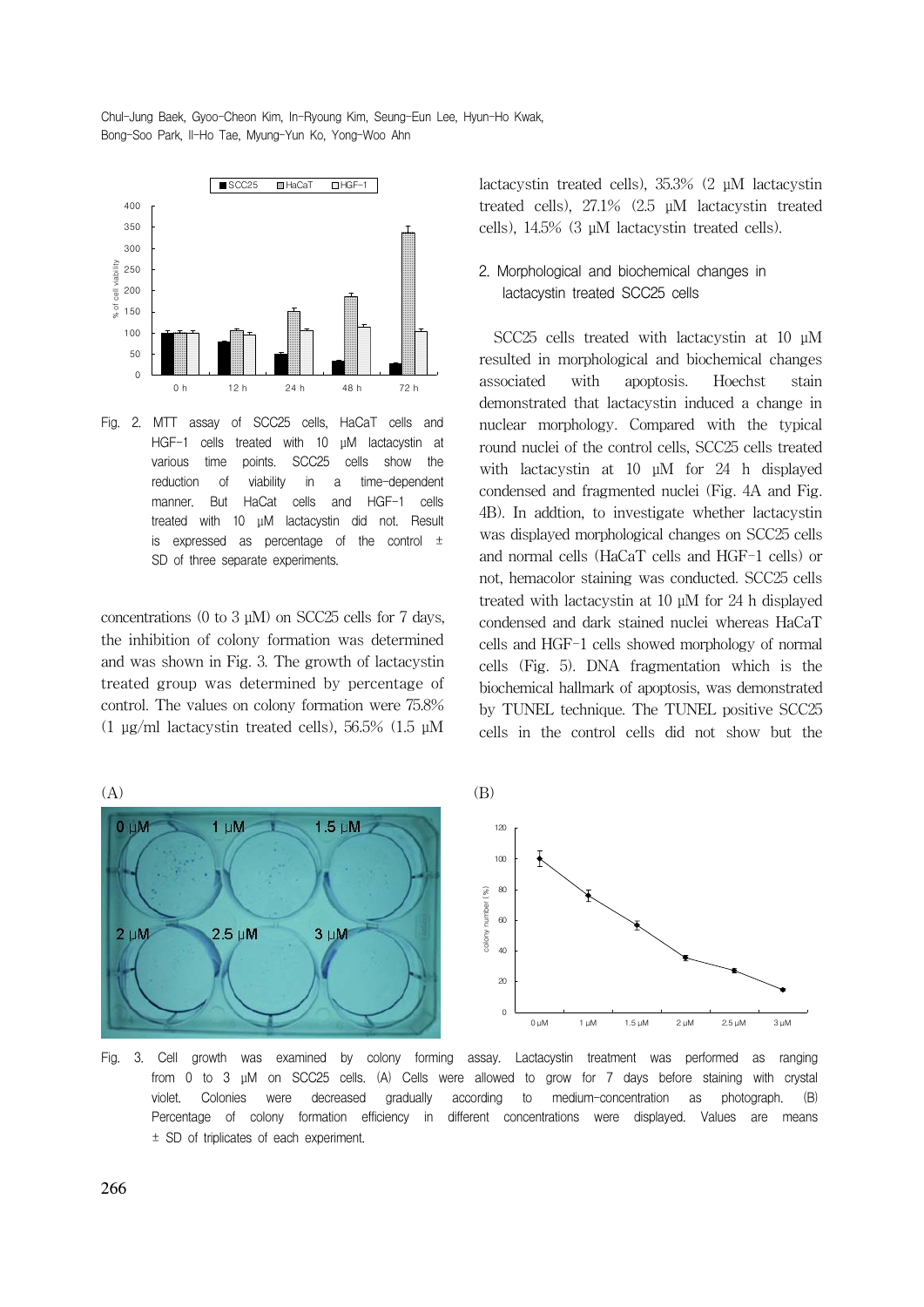Mechanism Underlying a Proteasome Inhibitor, Lactacystin-Induced Apoptosis on SCC25 Human Tongue Squamous Cell Carcinoma Cells



Fig. 4. Hoechst staining. (A) SCC25 cells treated with lactacystin at 10 μM for 24 h show the nuclear condensation or fragmentation compared to the control group. Scale bar, 10 μm. (B) Quantification of the nuclear condensation determined by Hoechst staining. Result is expressed as percentage of the control  $\pm$  SD of three separate experiments.



cells and HGF-1 cells treated with lactacystin at 10 μM for 24 h.

numerous TUNEL positive SCC25 cells treated with lactacystin at 10 μM for 24 h were shown (Fig. 6). The western blotting study showed that lactacystin treatment at various time points induced degradations of caspase-7, caspase-3, PARP, lamin A/C and DFF45 (ICAD), and produced caspase-7 20 kDa, caspase-3 17 kDa, PARP 85 kDa, and DFF45 30 kDa cleaved products (Fig. 7, Fig. 8A). And confocal microscopy showed that lactacystin led to the translocation of DFF40 (CAD) from cytosol onto nuclei (Fig. 8B).

## 3. Proteasome activity in lactacystin treated SCC25 cells

In order to investigate the inhibitory effect of proteasome activity on 10 μM lactacystin treated SCC25 cells, proteasome activity assay was conducted. Lactacystin significantly abolished proteasome activity in a time-dependent manner (Fig. 9).

## 4. Effect of mitochondrial events in lactacystin treated SCC25 cells

To dissect the molecular mechanism underlying lactacystin-induced apoptosis in SCC25 cells, alteration of the expression level of apoptotic factor, Bax and antiapoptotic factor, Bcl-xL was assayed by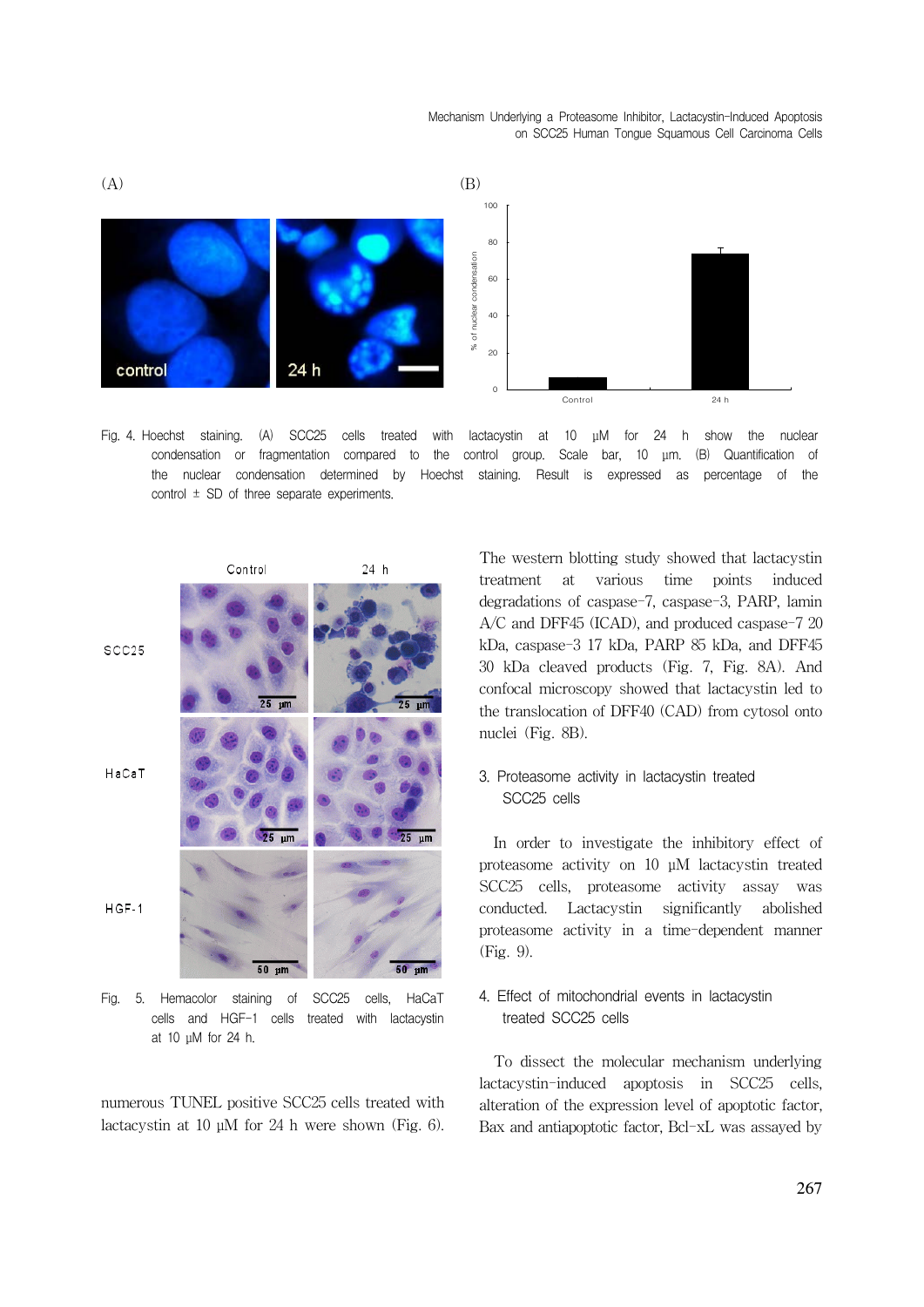

Fig. 6. Examination of apoptosis by TUNEL assay. SCC25 cells were treated with lactacystin at 10 μM for 24 h. (A) TUNEL positive cells in control group were not shown (left panel). Numerous TUNEL positive cells in experimental group were shown (right panel). Scale bar, 10 μm. (B) The values below micrographs are the mean  $\pm$  SD of the means of TUNEL positive cells as determined by TUNEL method. Three independent assays were performed.



Fig. 7. Western blot analyses of caspase-7, caspase -3, PARP and lamin A/C. Lactacystin treatment induced caspase-7, caspase-3, PARP and lamin A/C degradation, and produced the processed caspase-7 20 kDa, caspase-3 17 kDa and PARP 85 kDa cleaved products. β-actin, a loading control.

western blotting. Whereas the expression level of Bax increased, Bcl-xL did not decreased after lactacystin treatment in a time-dependent manner (Fig. 10A). And confocal microscopy showed that lactacystin led to the release of cytochrome c from mitochondria into the cytosol (Fig. 10B).

Western blot assay and confocal microscopy were conducted to examine whether another mitochondrial apoptotic factor, AIF, is involved or not. Expression level of this protein increased till 24 h after treatment of lactacystin. AIF was shown to release from mitochondria, and translocation onto nuclei was evident in SCC25 cells (Fig. 11).

Loss of mitochondrial membrane potential  $(\triangle \psi m)$ is known to be common event in many pathways of apoptosis induction. Also in this study, mitochondrial membrane potential  $(\triangle \psi m)$  remarkably decreased after treatment of lactacystin in a time-dependent manner (Fig. 12).

These results suggests that lactacystin-induced apoptosis was accompanied by modulation of proapoptotic Bcl-2 family protein, Bax, resulting in loss of MMP, AIF translocation, and cytochrome c release.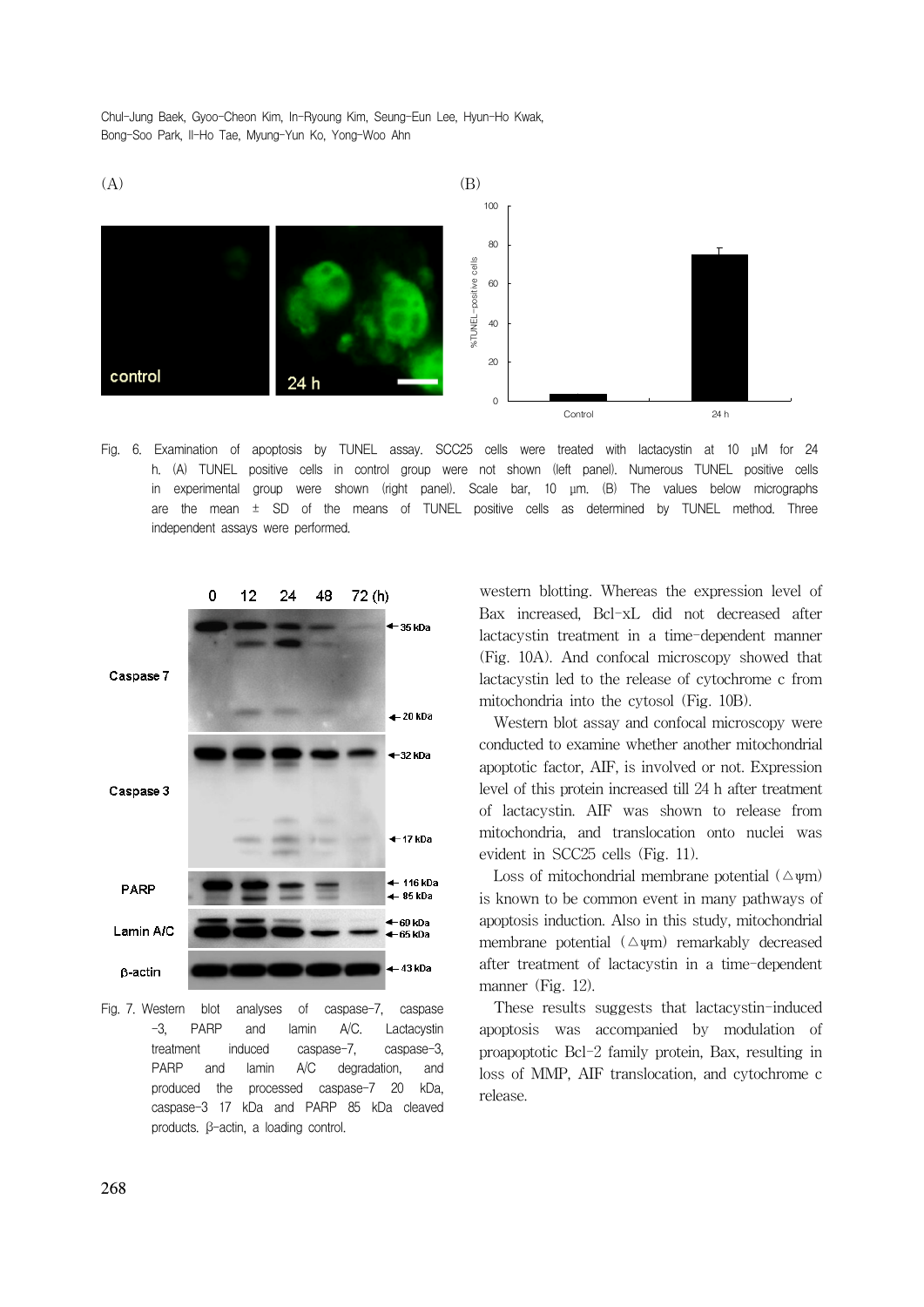Mechanism Underlying a Proteasome Inhibitor, Lactacystin-Induced Apoptosis on SCC25 Human Tongue Squamous Cell Carcinoma Cells



Fig. 8. Western blot analysis of DFF45 (ICAD) and confocal microscopy of DFF40 (CAD). (A) Lactacystin treatment induced DFF45 degradation, and produced the processed DFF45 30 kd cleaved product. β -actin, a loading control. (B) Confocal microscopy showing the translocation of DFF40 from cytosol onto the nuclei. Scale bar, 10 μm.



Fig. 9. The proteasome activity which was occurred in the cytoplasmic extract of un-treated or treated with lactacystin (10 μM) on SCC25 cells was measured by fluoro-count. Proteasome activity was significantly decreased in a time-dependent manner.

5. Effect of the cell cycle in lactacystin treated SCC25 cells

The evaluation of cell cycle and apoptotic cell percentages were confirmed with flow cytometry analysis. Time-course analysis of cell-cycle distribution after lactacystin treatment revealed an increase in the percentage of G1 phase cells, while producing a concomitant fall in the percentage of S phase cells. The increase in the G1 phase cell percentage and concomitant fall in the percentage of S phase cells paralleled an increase in apoptotic cell portions (Fig. 13A & 13B). Furthermore, to investigate the expression of important cell-cycle proteins, western blot assay was conducted. In lactacystin treated SCC25 cells, the accumulation of p53 protein was not detected over a period of 72 h. But the protein level of CDK inhibitor,  $p27<sup>KIP1</sup>$  was remarkably up-regulated in a time-dependent manner. Furthermore, the remarkable up-regulation of another CDK inhibitor,  $p21^{WAF1/CP1}$  was shown at 12 h and was not detected after 48 h (Fig. 14).

#### Ⅳ. DISCUSSION

Proteasome inhibitor was able to increase the anti-proliferative effect of certain drugs and to prevent the development of resistance to teniposide induced by brefeldin  $A<sup>12</sup>$  In addition, a number of studies have shown that the proteasome inhibitor can induce cell death. Furthermore, it has been shown that proteasome inhibitors prevented the proliferation of cancer cells in vivo as well as in vitro.<sup>8,20,21)</sup> Lactacystin, a microbial natural product synthesized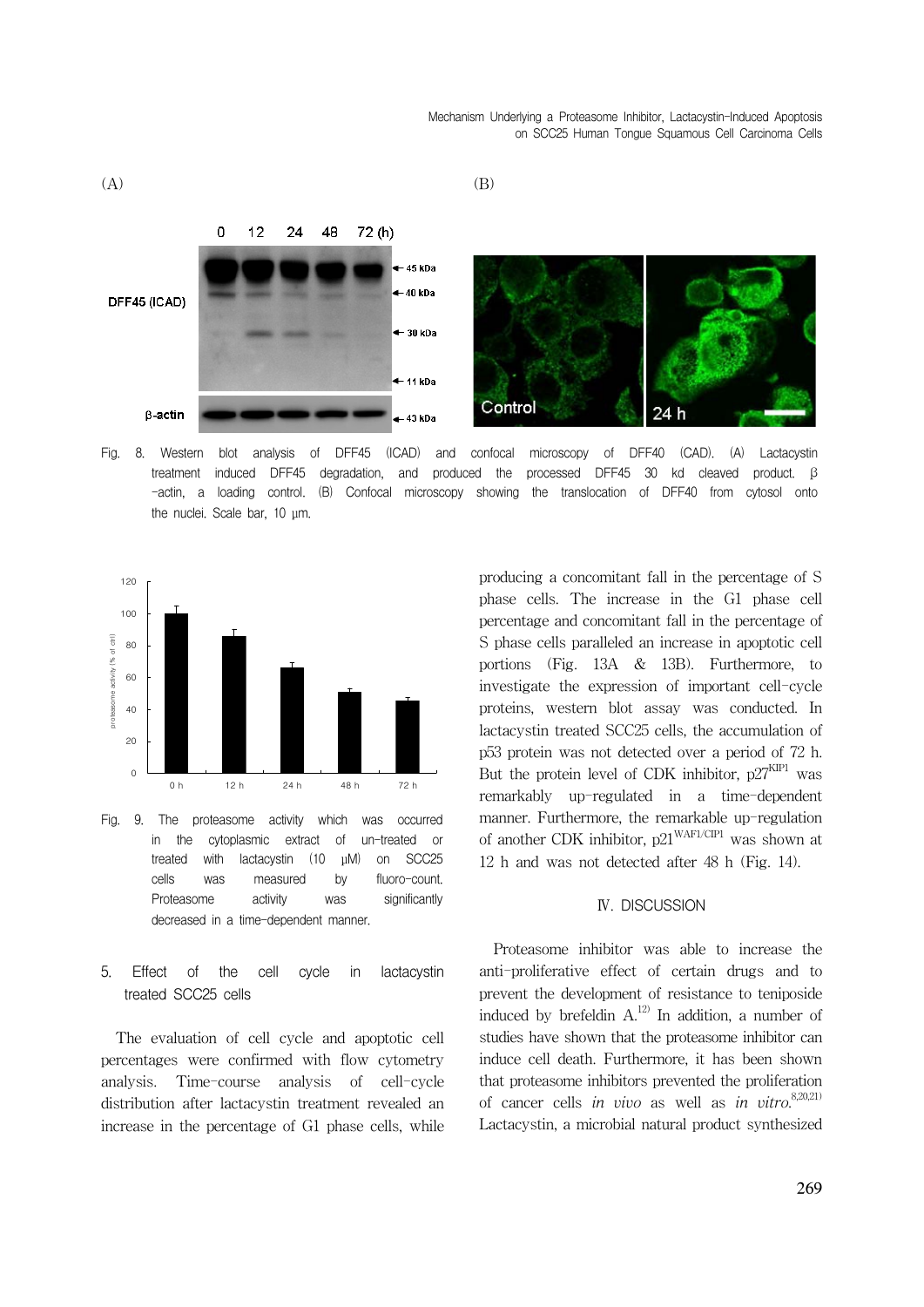

Fig. 10. Bax and cytochrome c involve apoptosis in SCC25 cells treated with lactacystin at 10 μM. (A) Western blotting analyses of Bax and Bcl-xL. Expression level of Bax increased compared to the control in a time-dependent manner. But expression level of Bcl-xL did not decreased. β-actin, a loading control. (B) Confocal microscopy showing the release of cytochrome c from mitochondria into the cytosol. Scale bar, 10 μm.



Fig. 11. AIF involves apoptosis in SCC25 cells treated with lactacystin at 10 μM. (A) Western blotting of AIF. Expression level of AIF increased compared to the control over a period of 24 h. β-actin, a loading control. (B) Confocal microscopy showing that AIF was released from mitochondria, and that translocation onto nuclei was evident in SCC25 cells. Scale bar, 10 μm.

by Streptomyces, has been commonly used as a selective proteasome inhibitor in many studies.

In MTT assay, lactacystin showed a dose- and time-dependent decrease in the viability of SCC25 cells but not in human keratinocytes (HaCaT cells) and human gingival fibroblast (HGF-1 cells). Moreover, the colony forming assay confirmed that lactacystin ranging from 1 to 3 μM remarkably inhibited the growth of SCC25 cells. Interestingly, lactacytin remarkably revealed cytotoxicity in SCC25 cells but not normal cells. These data indicate that lactacystin exerts a specific cytotoxic effect on SCC25 cells. Based on these data, lactacystin could have an anti-cancer effect for human oral squamous cell carcinoma.

Apoptosis and necrosis are conceptually distinct forms of cell death and can be distinguished by their specific morphological and biological changes. During apoptosis, the cells undergo specific morphological and biochemical changes such as cell blebbing, reduction of cell size, cell shrinkage, chromatin condensation and DNA fragmentation. $3,222$ In the results of Hoechst stain and TUNEL assay, SCC25 cells treated with lactacystin showed apoptotic hallmarks such as the formation of apoptotic bodies and the increase of TUNEL-positive cells. These results indicate that lactacystin induced SCC25 cell death via activating the apoptosis.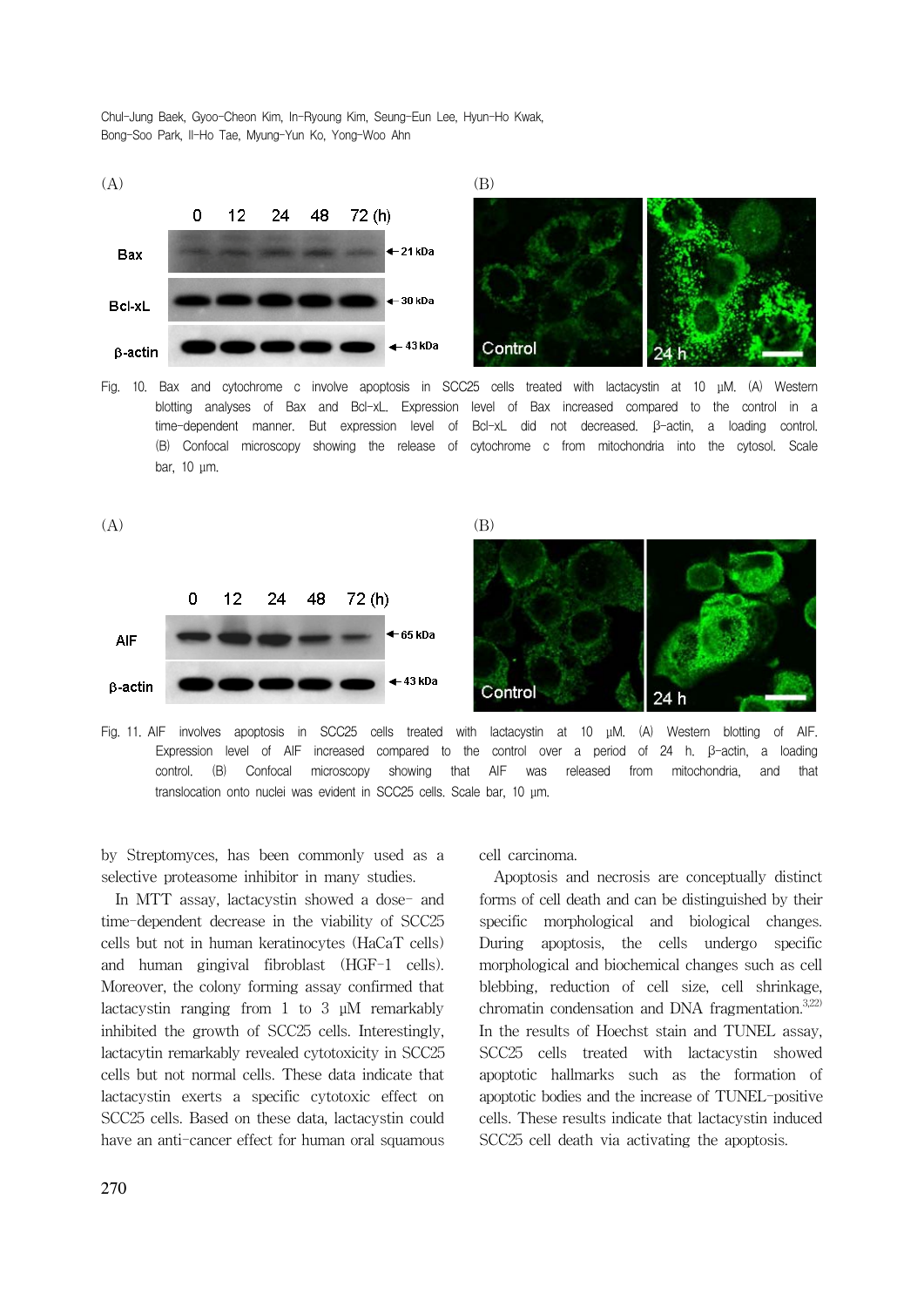Mechanism Underlying a Proteasome Inhibitor, Lactacystin-Induced Apoptosis on SCC25 Human Tongue Squamous Cell Carcinoma Cells

48%  $5.0%$ 22.1%  $0<sub>h</sub>$  $12h$ l  $24<sub>h</sub>$ 55.7% 39.9% 44.3% 60.1% 48h 72h Fig. 12. Mitochondrial membrane potential  $(\triangle \psi m)$  at various time points after 10 μM lactacystin

95.0%

77.9%

95.2%

 $\frac{3}{4}$ 

treatment. Mitochondrial membrane potential was remarkably decreased in a timedependent manner. MMP (Δψm) was measured by flow cytometry. Each experiment were performed as three independent assays.



Fig. 14. Western blot analyses of p53, p21<sup>WAF1/CIP1</sup> and  $p27^{KIP1}$  proteins related with cell cycle.<br>Cdk inhibitors,  $p21^{WAF1/CIP1}$  and  $p27^{KIP1}$  was Cdk inhibitors,  $p21^{WAF1/CIP1}$  and  $p27^{KIP1}$  was up-regulated in SCC25 cells treated with lactacystin at 10 μM. But p53 expression was not detected.





Fig. 13. The kinetic analysis of the effect of 10 μM lactacystin on SCC25 cell cycle progression and induction of apoptosis. These data were analyzed on a FACScan flow cytometry which allows the simultaneous estimation of cell-cycle parameter and apoptosis. (A) The percentage of G1, S and G2 are depicted. Data were shown representative of three independent experiments. (B) Representative DNA histograms are shown. Time-course analysis of cell cycle distribution after lactacystin treatment revealed an increase in percentage of DNA hypoploidy. Data were shown representative of three independent experiments.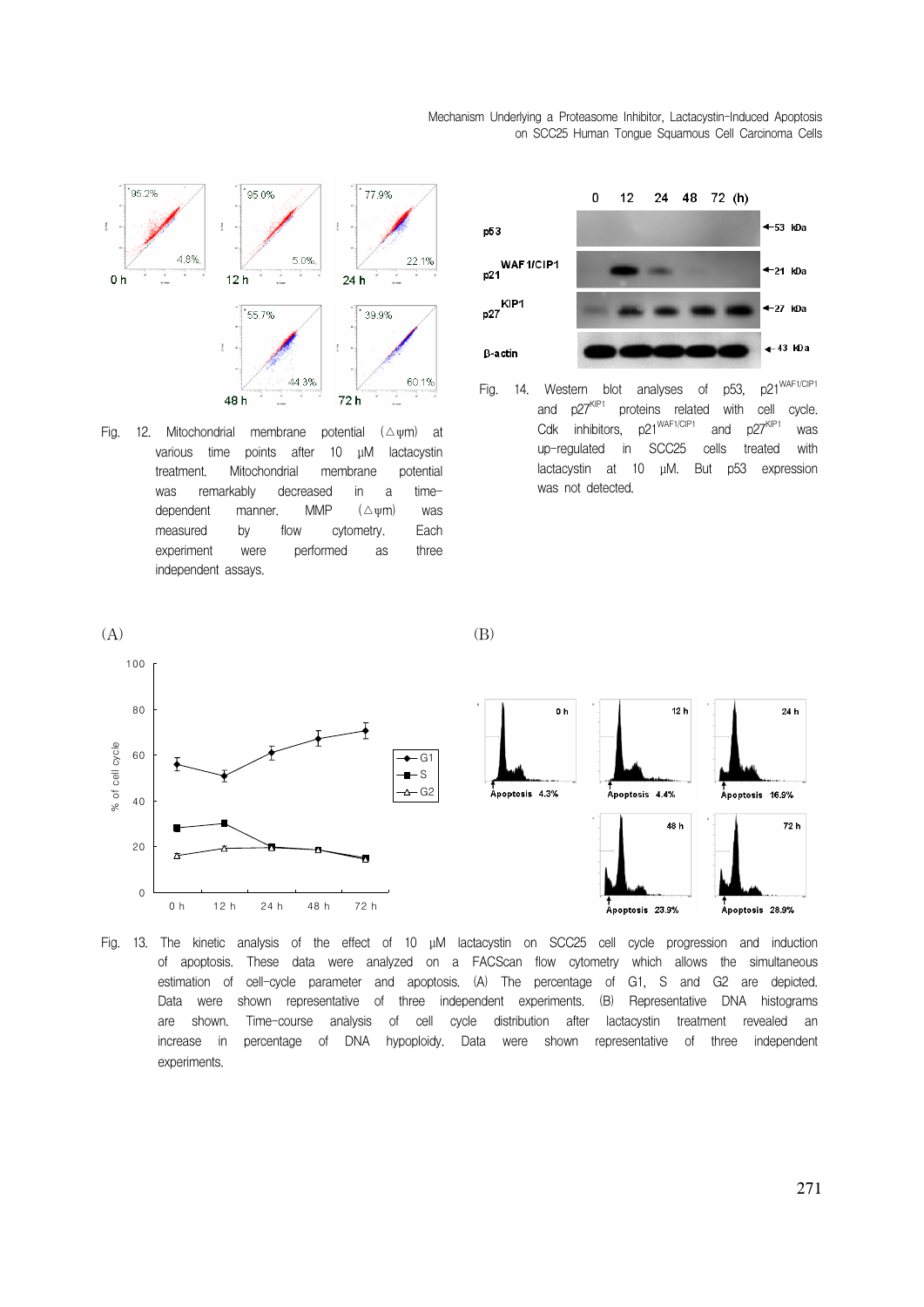Apoptotic stimuli may induce apoptosis by inhibiting the proteasome activity of the target cells. $9$ However, other studies have reported that a proteasome inhibitor itself can induce apoptosis in certain cells.<sup>10)</sup> Generally, the proteasome-mediated step(s) in apoptosis are located at the upstream of mitochondrial changes and caspase activation, and can involve different systems, including various cyclins, p53, NF-kB, Bax and Bcl- $2^{6,23,24)}$  Thus, the possibility existed that lactacystin may have affected proteasome activity in SCC25 cells and induced the mitochondrial pathway of apoptosis. In this study, lactacystin treated SCC25 cells showed a remarkable reduction in a time-dependent manner.

Mitochondria are known to be central death regulators in response to several apoptotic stimuli.<sup>5)</sup> The induction of increased mitochondrial permeability plays a definite role in the regulation of apoptosis.<sup>5,25-27)</sup> The mitochondrial pathway can also be triggered by various intracellular and extracellular stress signals, which result in activation of pro-apoptotic proteins, including Bax and Bak, or inactivation of anti-apoptotic Bcl-2 family members, such as Bcl-2 and Bcl- $xL^{27}$  As a result of activation/inactivation of Bcl-2 family proteins, changes in mitochondrial membrane lead to the dissipation of inner membrane potential and permeabilization of the outer mitochondrial membrane (OMM). These in turn induce the release of various proapoptotic proteins, such as cytochrome c, Smac/Diablo, endonuclease G and  $\text{AIF.}^{28-30}$  It has been reported that the pro-apoptotic Bcl-2 family in isolated mitochondria induces cytochrome c release, the loss of mitochondrial membrane potential and results in AIF release.<sup>31,32)</sup> Cytochrome c release and disruption of mitochondrial membrane potential (MMP) are known to contribute to apoptosis triggered by proteasome inhibition.<sup>33,34)</sup> Generally, cytochrome c is released into the cytosol during apoptosis, where it binds to Apaf-1. This cytochrome c/Apaf-1 complex (the apoptosome) promotes the autoactivation of procaspase-9 to caspase-9. Caspase-9 then acts on procaspase-3 to initiate a caspase activation cascade. $35,36$  Released AIF

through proapoptotic Bcl-2 family activation induces its translocation to the nucleus, resulting in chromatin condensation and large-scale DNA fragmentation.<sup>37)</sup> In the present study, lactacystin treatment also induced Bax up-regulation, translocation of AIF into nuclei, cytochrome c release from mitochondria into the cytosol and a significant loss of MMP These data here elucidate that the lactacystin-induced apoptosis of SCC25 cells involves the representative mitochondrial events as mentioned above.

Multiple lines of evidence indicate that apoptosis can be triggered by the activation of caspase.<sup>4)</sup> Commonly, the final event of apoptosis is nuclear condensation, which is controlled by the known caspase substrates, DFF and PARP.<sup>38)</sup> Caspases, which are aspartate-specific intracellular cysteine proteases, play an essential role during apoptotic cell death. $39$  Once activated, the effector caspases (caspase-3, caspase-6 or caspase-7) are responsible for the proteolytic cleavage of a broad spectrum of cellular targets, ultimately leading to cell death. The known cellular substrates include structural components (such as actin and nuclear lamin), inhibitors of deoxyribonuclease (such as DFF45 (ICAD)) and DNA repair proteins (such as PARP).<sup>40,41)</sup> In apoptotic cells, activation of DFF40 (CAD), also known as a substrate of caspase-3, occurs with the cleavage of DFF45 (ICAD). Once DFF40 (CAD) is activated and released from the complex of DFF45 (ICAD) and DFF40 (CAD), it can translocate to the nucleus where it degrades chromosomal DNA and produces DNA fragmentation.<sup>42)</sup> In this study, cleavage of caspase-7, DFF45 (ICAD), and PARP and degradation of caspase-3, -7, DFF45 (ICAD), and PARP were shown in lactacystin-treated SCC25 cells. Furthermore, confocal microscopy showed that lactacystin led to the translocation of DFF40 (CAD) from cytosol into nuclei in SCC25 cells. Therefore, these data demonstrate that lactacystin-induced apoptosis in SCC25 cells is associated with caspase-3 and caspase-7 activation, and that activated caspase-3 and caspase-7 leads to the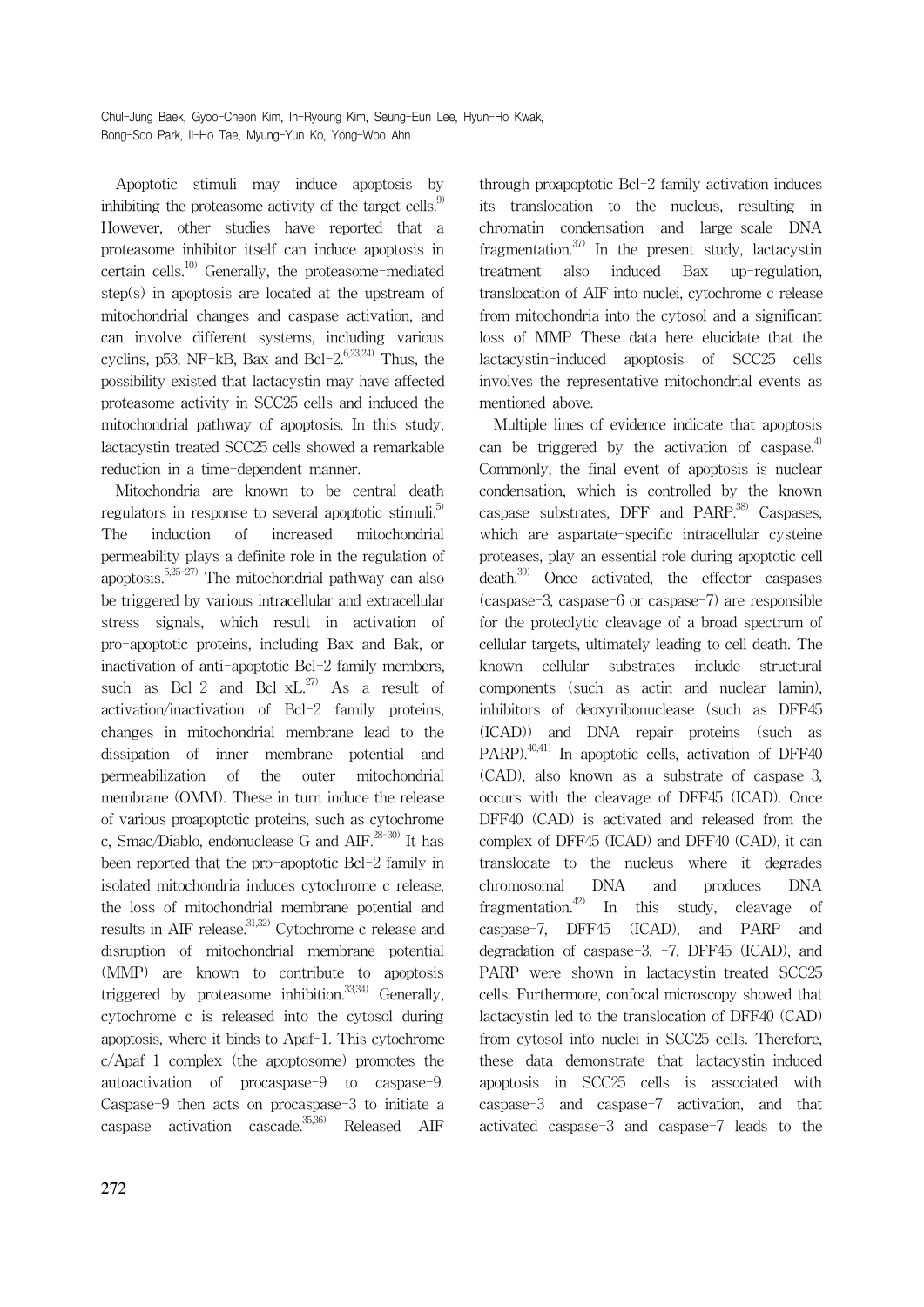cleavage of PARP and DFF45 (ICAD), and translocation of DFF40 (CAD) from cytosol into nucleus.

Various studies on the molecular analyses of cancers have revealed that cell cycle regulators are frequently mutated in most common malignancies. Therefore, control of cell cycle progression in tumor cells is considered to be a potentially effective strategy for the control of tumor growth.<sup>43)</sup> It has been reported that lactacystin is able to inhibit differentiation of a neuroblastoma cell line as well as cell cycle progression. $44$  The present study also demonstrated that lactacystin inhibited SCC25 cells growth by G1 cell cycle arrest and apoptosis. Our flow cytometry data indicated that the increase in the G1 phase cell percentage and concomitant fall in the percentage of S phase cells paralleled an increase in apoptotic cell portion.

The p53 tumor suppressor is normally degraded by the proteasome. $6$  Cells treated with proteasome inhibitors were noted to undergo apoptosis and, in parallel, to accumulate  $p53$  in cells.<sup>45)</sup> Also, proteasome inhibition is deficient to induce apoptosis in HL60 cells, which are  $p53$ -null,<sup>7)</sup> and U937 cells undergo apoptosis without detectable accumulation of p53.46) Generally, p53 protein induced the Cdk inhibitor  $p21^{WAF1/CIP1}$  transactivation which, in combination with cyclin D and Cdk4, will result in G1/S arrest.<sup>6)</sup> Likewise, another Cdk inhibitor  $p27<sup>KIP1</sup>$ , is present in maximal amounts during the G0 and G1 phases of the cell cycle progression, decreasing when the cell is induced to enter into proliferation.<sup> $47)$ </sup> Recent studies have demonstrated that  $p27^{KIP1}$  is degraded by the ubiquitin-mediated pathway. Also it has been associated with cytotoxicity caused by proteasome inhibition which lead to the conclusion that  $p27<sup>KIP1</sup>$ casuse apoptosis. $48$  In present study, we investigated the expression level of these proteins after the treatment of lactacystin. Our results showed that the accumulation of p53 protein was not detected in SCC25 which were p53-null cell, and  $p21^{WAF1/CIP1}$ showed the remarkable up-regulation at 12 h. Besides, the expression level of  $p27<sup>KIP1</sup>$  showed a significant increase in a time-dependent manner.

These data show that significant up-regulation of  $p21^{WAF1/CIP1}$  and  $p27^{KIP1}$  plays a crucial role in lactacystin-induced G1 cell cycle arrest. In addition, we suggest that up-regulation of  $p27<sup>KIP1</sup>$  regarded as an essential protein of G1 cell cycle arrest is associated with proteasome inhibition in lactacystin treated SCC25 cells. Although the up-regulated level of p21<sup>WAF1/CIP1</sup> and p27<sup>KIP1</sup> may represent their role in this G1 cell cycle arrest, further investigation is needed.

In conclusion, lactacystin induces apoptosis via proteasome, mitochondrial and caspase pathways in SCC25 cells. Our experimental data contribute to new insights to the role of lactacystin and support the view that the clinical effect of lactacystin may depend on its pharmacological efficacy in regulating human oral squamous cell carcinoma cells. Furthermore we suggest that lactacystin treatment can be considered as a novel therapeutic strategy for human tongue squamous cell carcinoma from its cell cycle arrest and apoptosis-inducing activity.

## V. CONCLUSION

Lactacystin, a microbial natural product synthesized by Streptomyces, has been commonly used as a selective proteasome inhibitor in many studies. Proteasome inhibitors is known to be preventing the proliferation of cancer cells in vivo as well as in vitro. Furthermore, proteasome inhibitors, as single or combined with other anticancer agents, are suggested as a new class of potential anticancer agents. This study was undertaken to examine in vitro effects of cytotoxicity and growth inhibition, and the molecular mechanism underlying induction of apoptosis in SCC25 human tongue sqaumous cell carcinoma cell line treated with lactacystin.

The viability of SCC25 cells, human normal keratinocytes (HaCaT cells) and human gingiva fibroblasts (HGF-1 cells), and the growth inhibition of SCC25 cells were assessed by MTT assay and clonogenic assay respectively. The hoechst staining, hemacolor staining and TUNEL staining were conducted to observe SCC25 cells undergoing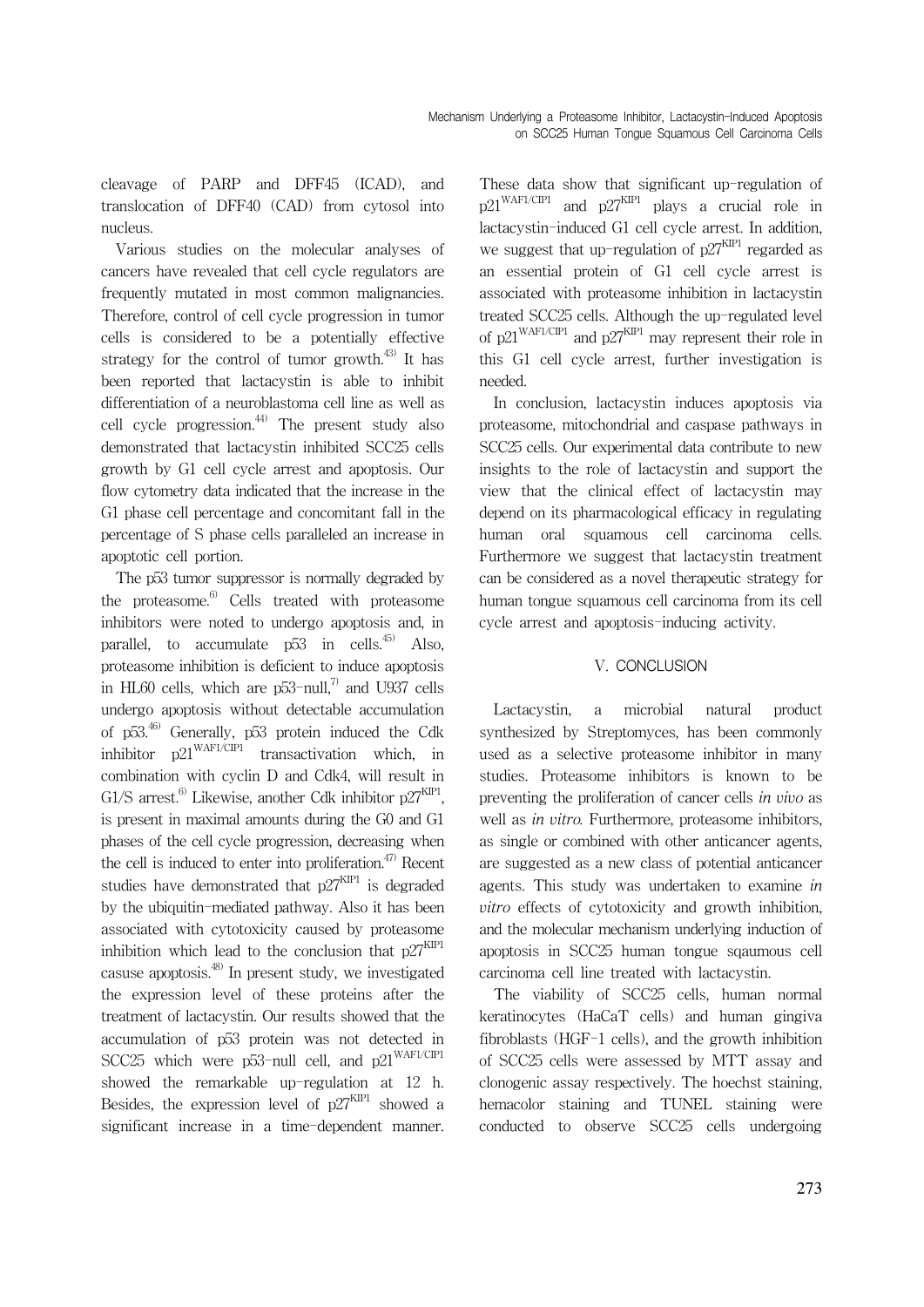apoptosis. SCC25 cells were treated with lactacystin, and Western blotting, immunocytochemistry, confocal microscopy, FAScan flow cytometry, MMP activity, and proteasome activity were performed.

Lactacystin treatment of SCC25 cells resulted in a time- and does-dependent decrease of cell viability and a does-dependent inhibition of cell growth, and induced apoptotic cell death. Interestingly, lactacytin remarkably revealed cytotoxicity in SCC25 cells but not normal cells. And tested SCC25 cells showed several lines of apoptotic manifestation such as nuclear condensation, DNA fragmentation, the reduction of MMP and proteasome activity, the decrease of DNA contents, the release of cytochrome c into cytosol, the translocation of AIF and DFF40 (CAD) onto nuclei, the up-regulation of Bax, and the activation of caspase-7, caspase-3, PARP, lamin A/C and DFF45 (ICAD). Flow cytometric analysis revealed that lactacystin resulted in G1 arrest in cell cycle progression which was associated with up-regulation in the protein expression of CDK inhibitors,  $p21^{WAF1/CIP1}$  and  $p27^{KIP1}$ .

We presented data indicating that lactacystin induces G1 cell cycle arrest and apoptois via proteasome, mitochondria and caspase pathway in SCC25 cells. Therefore our data provide the possibility that lactacystin could be as a novel therapeutic strategy for human tongue squamous cell carcinoma.

#### **REFERENCES**

- 1. Carson DA, Ribeiro JM. Apoptosis and disease. Lancet 1993;341:1251-1254.
- 2. Ohta K, Yamashita N. Apoptosis of eosinophils and lymphocytes in allergic inflammation. J Allergy Clin Immunol 1999;104:14-21.
- 3. Williams GT. Programmed cell death: apoptosis and oncogenesis. Cell 1991;65:1097-1098.
- 4. Thornberry NA, Rosen A, Nicholson DW. Control of apoptosis by proteases. Adv In Pharmacol 1997;41: 155-177.
- 5. Green DR and Reed JC. Mitochondria and apoptosis. Science 1998;281:1309-1312.
- 6. Orlowski RZ. The role of the ubiquitin-proteasome pathway in apoptosis. Cell Death Differ 1999;6:303-313.
- 7. Drexler HC. Activation of the cell death program by inhibition of proteasome function. Proc Natl Acad Sci USA 1997;94:855-860.
- 8. Orlowski RZ, Eswara JR, Lafond-Walker A, Grever MR, Orlowski M, Dang CV. Tumor growth inhibition induced in a murine model of human Burkitt's lymphoma by a proteasome inhibitor. Cancer Res 1998;58:4342-4348.
- 9. Meng L, Kwok BH, Sin N, Crews CM. Eponemycin exerts its antitumor effect through the inhibition of proteasome function. Cancer Res 1999;59:2798-2801.
- 10. Drexler HC, Risau W, Konerding MA. Inhibition of proteasome function induces programmed cell death in proliferating endothelial cells. FASEB J 2000;14:65-77.
- 11. Delic J, Masdehors P, Omura S et al. The proteasome inhibitor lactacystin induces apoptosis and sensitizes chemo- and radio-resistant human chronic lymphocytic leukemia lymphocytes to TNF-alphainitiated apoptosis. Br J Cancer 1998;77:1103-1107.
- 12. Lin ZP, Boller YC, Amer SM et al. Prevention of brefeldin A- induced resistance to teniposide by the proteasome inhibitor MG-132: involvement of NF-kappaB activation in drug resistance. Cancer Res 1998;58:3059-3069.
- 13. Adams J. Development of the proteasome inhibitor PS-341. Oncologist 2002;7:9-16.
- 14. An WG, Hwang SG, Trepel JB, Blagosklonny MV. Protease inhibitor-induced apoptosis: accumulation of wt p53, p21WAF1/CIP1, and induction of apoptosis are independent markers of proteasome inhibition. Leukemia 2000;14:1276-1283.
- 15. Pasquini LA, Besio Moreno M, Adamo AM, Pasquini JM, Soto EF. Lactacystin, a specific inhibitor of the proteasome, induces apoptosis and activates caspase-3 in cultured cerebellar granule cells. J Neurosci Res. Mar 2000;59:601-611.
- 16. Inoue T, Shiraki K, Fuke H et al. Proteasome inhibition sensitizes hepatocellular carcinoma cells to TRAIL by suppressing caspase inhibitors and AKT pathway. Anticancer Drugs. 2006;17:261-268.
- 17. Kudo Y, Takata T, Ogawa I et al.  $p27^{Kipl}$  accumulation by inhibition of proteasome function induces apoptosis in oral squamous cell carcinoma cells. Clin Cancer Res 2000;6:916-923.
- 18. Takezawa J, Ishimi Y, Yamada K. Proteasome inhibitors remarkably prevent translesion replication in cancer cells but not normal cells. Cancer Sci 2008;99: 863-871.
- 19. Shen J, Huang C, Jiang L et al. Enhancement of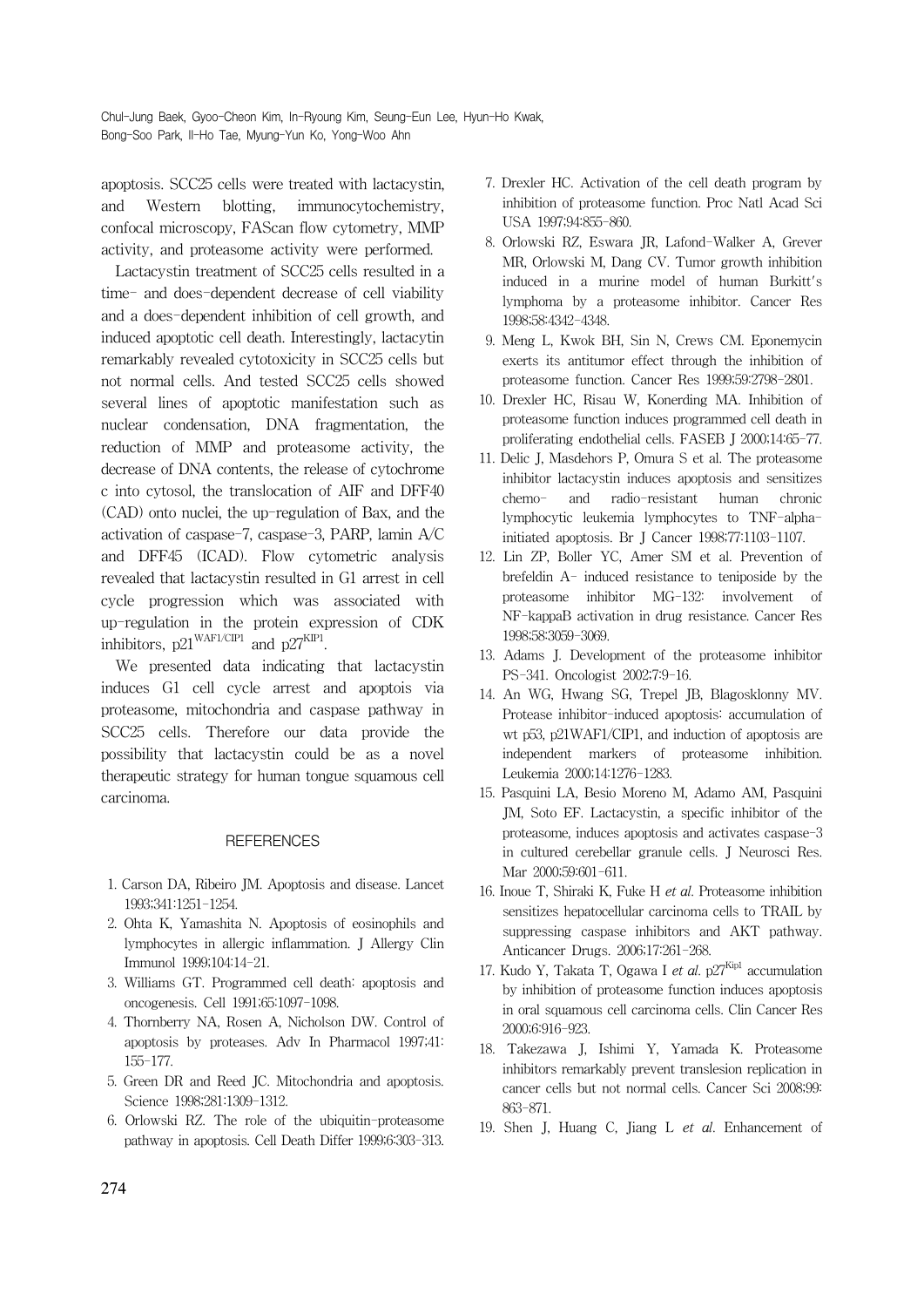cisplatin induced apoptosis by suberoylanilide hydroxamic acid in human oral squamous cell carcinoma cell lines. Biochem Pharmacol 2007;73: 1901-1909.

- 20. Adams J, Palombella VJ, Sausville EA et al. Proteasome inhibitors: a novel class of potent and effective antitumor agents. Cancer Res 1999;59: 2615-2622.
- 21. Kim JH, Bae HR, Park BS et al. Early mitochondrial hyperpolarization and intracellular alkalinization in lactacystin-induced apoptosis of retinal pigment epithelial cells. J Pharmacol Exp Ther 2003;305: 474-481.
- 22. Wyllie AH, Kerr JF, Currie AR. Cell death: the significance of apoptosis. Int Rev Cytol 1980;68: 251-306.
- 23. Grimm LM, Goldberg AL, Poirier GG, Schwartz LM, Osborne BA. Proteasome play an essential role in thymocyte apoptosis. EMBO J 1996;15:3845-3852.
- 24. Li B, Dou QP. Bax degradation by the ubiquitin/ proteasome-dependent pathway: Involvement in tumor survival and progression. Pro Natl Acad Sci USA 2000;97:3850-3855.
- 25. Kroemer G, Zamzami N, Susin SA. Mitochondrial control of apoptosis. Immunol Today 1997;18:44-51.
- 26. Susin SA, Lorenzo HK, Zamzami N et al. Molecular characterization of mitochondrial apoptosis-inducing factor. Nature 1999;397:441-446.
- 27. Orrenius S. Mitochondrial regulation of apoptotic cell death. Toxicol Lett 2004;149:19-23.
- 28. Barczyk K, Kreuter M, Pryjma J et al. Serum cytochrome c indicates in vivo-apoptosis and it can serve as a prognostic marker during cancer therapy. In. J Cancer 2005;114:167–173.
- 29. Brouckaert G, Kalai M, Saelens X, Vandenabeele P. Apoptotic Pathways and Their Regulation. In: Los, M., Gibson, S.B. (Eds.), Apoptotic Pathways as Target for Novel Therapies in Cancer and Other Diseases. New York. 2005, Springer Academic Press
- 30. Hengartner MO. The biochemistry of apoptosis. Nature 2000;407:770-776.
- 31. Hunter JJ, Parslow TG. A peptide sequence from Bax that converts Bcl-2 into an activator of apoptosis. J Biol Chem 1996;271:8521-8524.
- 32. Narita M, Shimizu S, Ito T et al. Bax interacts with the permeability transition pore to induce permeability transition and cytochrome c release in isolated mitochondria.Proc Natl Acad Sci U S A. 1998;95: 14681-14686.
- 33. Wagenknecht B, Hermission M, Groscurth P, Liston P, Krammer PH, Weller M. Proteasome inhibitor-induced apoptosis of glioma cells involves the processing of multiple caspases and cytochrome c release. J Neurochem 2000;75:2288-2297.
- 34. Marshansky V, Wang X, Bertrand R et al. Proteasomes modulate balance among proapoptotic and antiapoptotic Bcl-2 family members and compromise functioning of the electron transport chain in leukemic cells. J Immunol 2001;166:3130-3142.
- 35. Li P, Nijhawan D, Budihardjo I et al. Cytochrome c and dATP-dependent formation of Apaf-1/caspase-9 complex initiates an apoptotic protease cascade. Cell 1997;91:479-489.
- 36. Zou H, Li Y, Liu X, Wang, X. An APAF-1, cytochrome c multimeric complex is a functional apoptosome that activates procaspase-9. J Biol Chem 1999;274:11549– 11556.
- 37. Dauglas E, Susin SA, Zamzami N et al. Mitochondrio-nuclear translocation of AIF in apoptosis and necrosis. FASEB J 2000;14:729-739.
- 38. Thornberry NA, Lazebnik Y. Caspase: Enemies within. Science 1998;28:1312-1316.
- 39. Acehan D, Jiang X, Morgan DG, Heuser JE, Wang X, Akey CW. Three-dimensional structure of the apoptosome: Implications for assembly, procaspase-9 binding, and activation. Mol Cell 2002;9:423-432.
- 40. Gross A, McDonnell JM, Korsmeyer SJ. BCL-2 family members and the mitochondria in apoptosis. Genes Dev 1999;13:1899-1911.
- 41. Porter AG. Protein translocation in apoptosis. Trends Cell Biol 1999;9:394-401.
- 42. Cheng AC, Jian CB, Huang YT, Lai CS, Hsu PC, Pan MH. Induction of apoptosis by Uncaria tomentosa through reactive oxygen species production, cytochrome c release, and caspases activation in human leukemia cells. Food Chem Toxicol 2007;45:2206-2218.
- 43. Pavletich NP. Mechanisms of cyclin-dependent kinase regulation: structures of Cdks, their cyclin activators, and Cip and INK4 inhibitors. J Mol Biol. 1999;287: 821-828.
- 44. Fenteany G, Standaert RF, Lane WS, Choi S, Corey EJ, Schreiber SL. Inhibition of proteasome activities and subunit specific-amino terminal threonine modification by lactocystin. Science 1995;268:726–731.
- 45. Shinohara K, Tomioka M, Nakano H, Toné S, Ito H, Kawashima S. Apoptosis induction resulting from proteasome inhibition. Biochem J 1996;317:385-388.